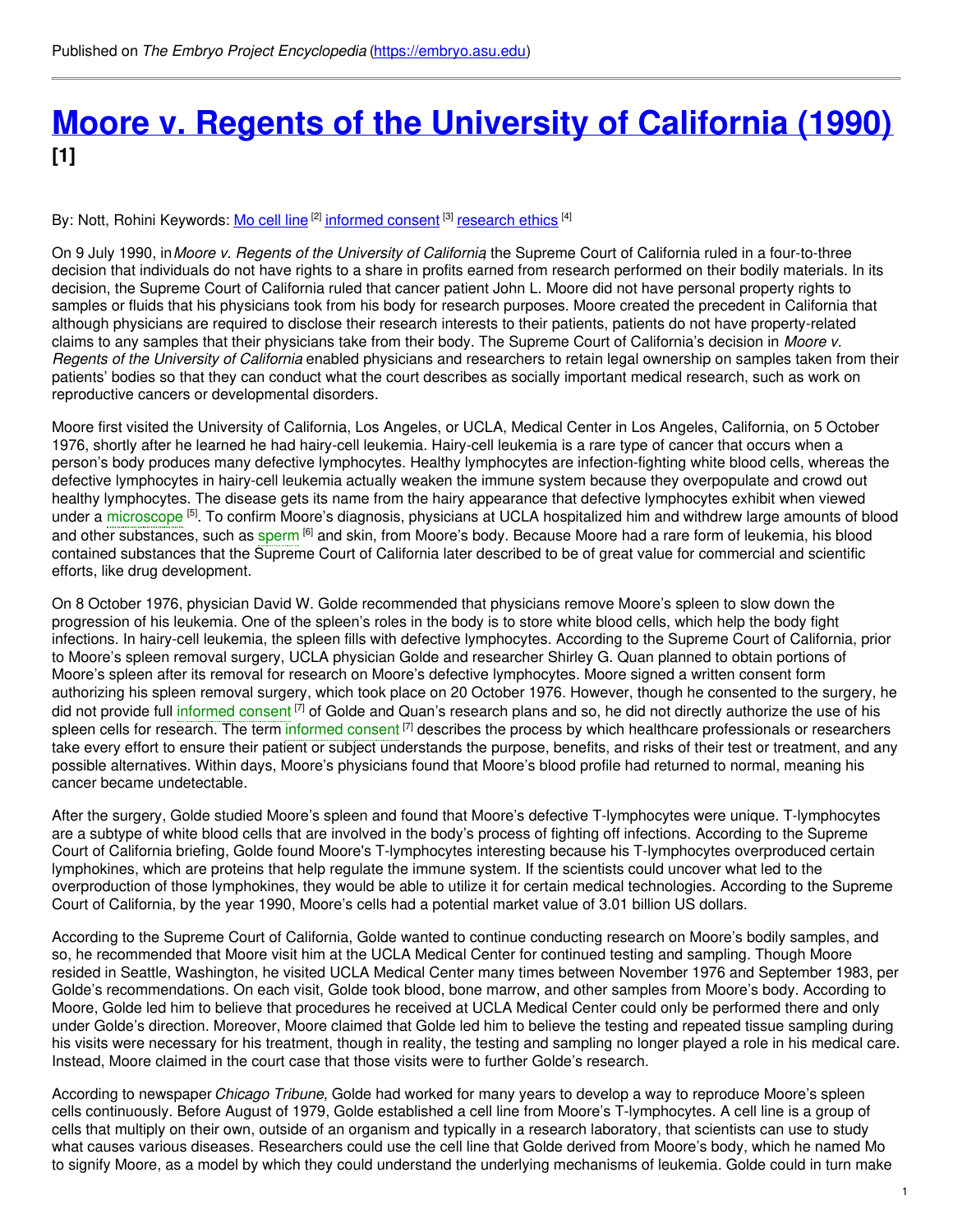a profit by selling the cell line to other researchers. However, Moore never granted explicit consent for such uses of his cells.

On 30 January 1981, the Regents of the University of California applied for a patent on the Mo cell line, allowing the Regents, Golde, and Quan to hold any share in profits that arose from the use of Moore's cells. In science writer Rebecca Skloot's 2010 book, *The Immortal Life of Henrietta Lacks*, she describes the process by which both cancer patient Henrietta Lacks's and Moore's cells were commercialized by physicians and researchers, without their consent. According to Skloot, in 1983, Moore was suspicious regarding a new consent form that UCLA physicians asked him to sign. The consent form stated that Moore would voluntarily grant all rights to the University of California for any cell line or potential product developed from Moore's blood and bone marrow. Though Moore initially signed the consent form, he refused to re-sign away his rights at later visits. In 1983, upon seeing that Moore did not sign away his rights, Golde asked him to come back to UCLA to correct what Golde described to Moore as a mistake, implying that Moore should re-sign the consent form and waive his rights. According to newspaper *Chicago Tribune*, Moore became suspicious and sought legal advice from Beverly Hills attorney Sanford M. Gage, who specialized in medical cases.

On 20 March 1984, the US Patent Office issued the patent on the Mo cell line to the Regents of California, with Golde and Quan listed as inventors. Golde had contracted with Genetics Institute, Inc. and Sandoz Pharmaceuticals Corporation to develop the Mo cell line into a commercial product. Researchers expected that the cell line had promising therapeutic value for strengthening the blood of cancer patients whose white blood cells had been destroyed by chemotherapy. With the patent and an agreement with the Genetics Institute, Inc. of Cambridge, Massachusetts, Golde acquired the rights to 75,000 shares of common stock in the patent. Moreover, the Genetics Institute, Inc. also agreed to pay Golde and the Regents at least 330,000 US dollars over three years, in exchange for exclusive access to the materials and research that they performed on the Mo cell line. They later added Sandoz Pharmaceuticals of East Hanover, New Jersey, which provided 110,000 US dollars for access to the materials and research in exchange for being added to the exclusivity agreement.

Moore became aware of the patent when he showed the consent form, which Golde had given him on multiple occasions at UCLA Medical Center, to his attorney Gage. Moore's other attorneys who collaborated with Gage included Christopher E. Angelo and Jonathan T. Zackey. Together, they discovered that Golde had created a cell line from Moore's T-lymphocytes by 1979 and had applied for the patent in 1983. Moore was never informed by his physicians at UCLA Medical Center that his cells had potential commercial value. According to Skloot, Moore had later told a reporter that he felt it was very dehumanizing for him to see that Golde had referred to him as Mo, the name of the cell line, rather than by his name in many of his medical records. Skloot stated that Moore felt suddenly that he was no longer a person to Golde, but rather just an entity from which Golde derived the cell line.

On 11 September 1984, Moore and his attorneys filed suit against Golde, the Regents of the University of California, Quan, the Genetics Institute, Inc., and Sandoz Pharmaceuticals Corporation. Moore and his attorneys Gage, Angelo, and Zackey argued that Moore had a right to some of the profits from his commercialized cells, which were being licensed to research institutions and companies. The legal team claimed that Golde and his team improperly converted what Moore alleged was his property, alleging Golde stole his spleen cells. Conversion occurs when a person or group takes one's property and refuses to give it back. Moreover, Moore sued for lack of [informed](https://embryo.asu.edu/search?text=informed%20consent) consent<sup>[7]</sup>, claiming that he could not consent in an informed way to his medical procedures at UCLA because Golde had failed to disclose that he was using and selling Moore's cells. Moore also sued for fraud and deceit.

On 19 March 1986, the Superior Court of Los Angeles County ruled in favor of the Regents of the University of California. The lawsuit did not go to trial, as the judges Warren H. Deering and John L. Cole of the Los Angeles County Superior Court dismissed the case. Deering and Cole's rationale was that Moore had no case because he had no property rights to his cells. Moore then appealed the case to a higher court.

On 21 July 1988, the California Court of Appeal reversed the Los Angeles County Superior Court's dismissal and ruled in favor of Moore. According to Dennis McLellan, a reporter for the newspaper the *Los Angeles Times*, the case gained wide attention when the California Court of Appeal ruled in favor of Moore. Justices Allen E. Broussard and Stanley Mosk of the California Court of Appeal found that there would be no legal or biological justification why Moore would not have a sufficient property interest regarding his own bodily material. In other words, they ruled that a patient's blood and tissues are their personal property, authorizing the patient to share in profits on commercial products that researchers genetically engineered from them and their cells.

Moreover, the California Court of Appeal ruled that a jury would need to decide whether Moore's bodily samples, specifically those which Golde took from Moore's spleen, were abandoned property or improperly converted by Golde and UCLA. If a jury deemed Moore's bodily samples as abandoned property, then UCLA Medical Center held a valid property claim on Moore's bodily material. In the United States, generally, the law entitles anyone who finds abandoned property to keep that property. The law considers abandoned property, like garbage, available to others on a first-come, first-served basis. However, if the jury deemed that the case was of one of improper conversion, that would imply that UCLA Medical Center unjustly or illegally made Moore's property its own. The Regents of the University of California appealed the California Court of Appeal's decision to the Supreme Court of California.

On 9 July 1990, the Supreme Court of California reversed the California Court of Appeal's decision and ruled in favor of the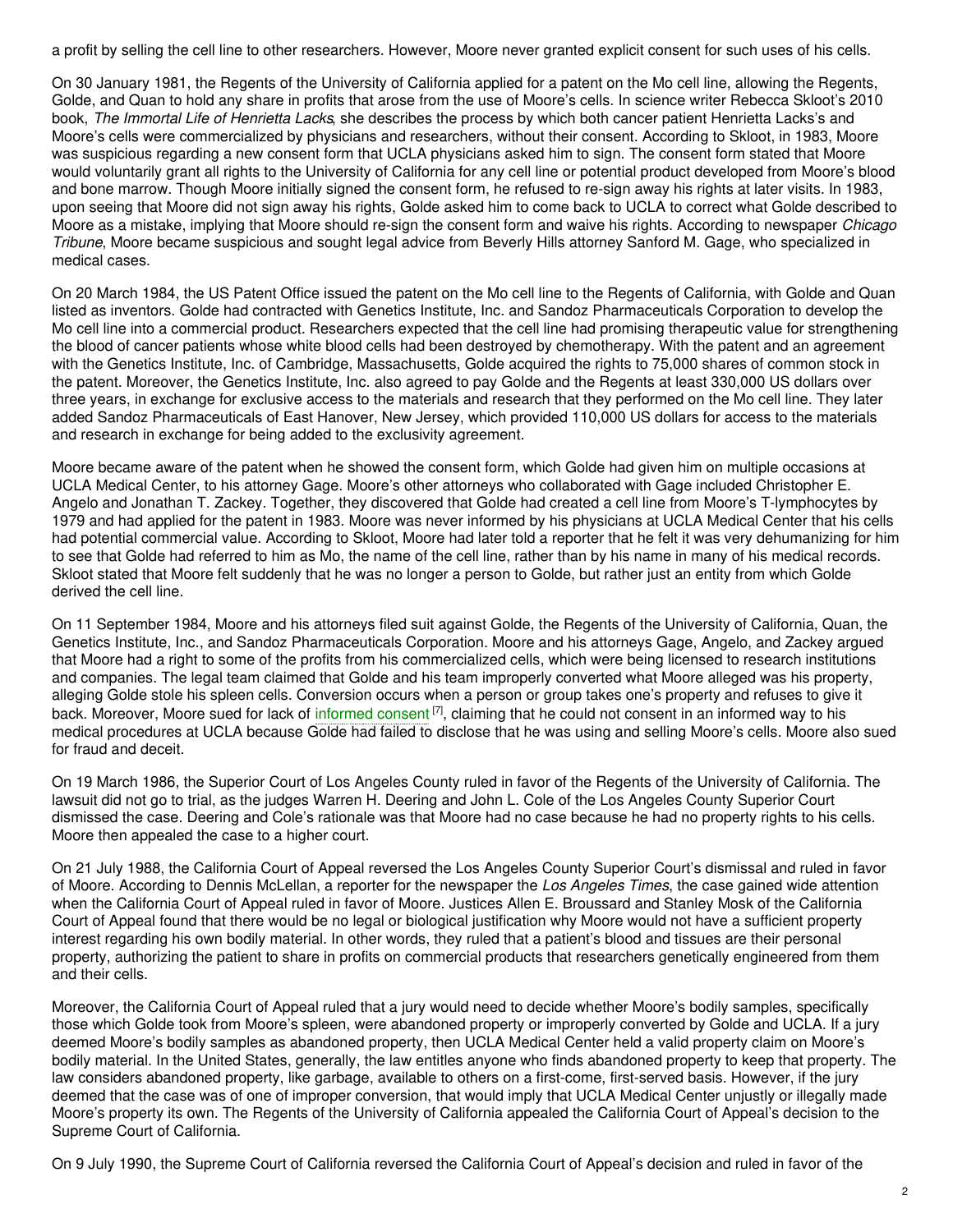Regents of the University of California. Justice Edward A. Panelli, joined by chief justice Malcolm M. Lucas and justices David N. Eagleson and Joyce L. Kennard, wrote the majority opinion. Justice Armand Arabian concurred in a separate opinion. Justice Allen E. Broussard concurred in part and dissented in part. Justice Stanley Mosk dissented. Though the California Court of Appeal ruled that a patient's blood and tissues are their personal property, the Supreme Court of California ruled that Moore had no personal property claim on the Mo cell line. However, the Supreme Court of California also ruled that Golde and Quan did not provide Moore with acceptable [informed](https://embryo.asu.edu/search?text=informed%20consent) consent [7].

As explained by the majority decision written by Panelli, Lucas, Eagleson, and Kennard, the Supreme Court of California found that Moore's physicians did not meet their obligations to assure Moore's [informed](https://embryo.asu.edu/search?text=informed%20consent) consent <sup>[7]</sup>. Obtaining informed consent <sup>[7]</sup> ensures that the patient or subject can make a voluntary and informed decision to accept or refuse treatment. Therefore, the Supreme Court of California found that physician Golde and researcher Quan did not meet their obligation to inform Moore of what his treatments and tests would entail. According to Moore's attorney Gage, *Moore v. Regents of the University of California* was the first case that stated physicians must disclose their personal interests unrelated to the patient's health, whether for research or economic reasons. In 1990, Moore spoke to a journalist at the newspaper *Seattle Post-Intelligencer* in Seattle, Washington. He claimed that without his knowledge or consent, the doctors and research institutions used part of him for their own gain. According to Moore, the doctors and researchers had stolen from him.

However, as also explained in the majority opinion, the Supreme Court of California found that Moore did not have a cause of action for conversion of property for numerous reasons. First, the Supreme Court of California found that socially-important medical research would be hindered if researchers had to confirm that every cell line they used came from a willing donor. The Supreme Court of California argued that that could discourage researchers from doing medical research. Second, the Court found that Moore's cells are similar to a donated organ. The majority opinion argues that California statues do not consider personal property interests for donated organs in that researchers only discover the potential value of the excised organ or cell after experimentation or research, which can take months to years after the removal of the organ.

As a part of the dissenting view, Broussard cited the Uniform Anatomical Gift Act, a regulatory framework for body donations to science, medicine, and education, and he claimed that patients do have personal property interests. Therefore, in his dissent, Broussard concluded that Moore did have a cause of action for conversion. Finally, the Court found that because one cannot patent natural or living materials, Moore did not have a right to the UCLA patent. The Court argued that the patent was not on Moore's cells. Rather, UCLA patented the Mo cell line, which UCLA researchers manipulated to get Moore's cells to replicate outside his body. Therefore, the Supreme Court of California ruled in favor of the Regents of the University of California, finding that Moore had no personal property claim on the Mo cell line.

Even after Moore's claim was rejected by the Supreme Court of California, he continued advocating for patients' rights. According to Moore's daughter Kara Saxby as referenced in the *Los Angeles Times*, Moore was very adamant that patients should know what is happening to their bodies or body parts. Following the Supreme Court of California's decision, Moore negotiated a settlement with UCLA. The settlement covered Moore's legal fees because UCLA physicians and researchers did not ensure his [informed](https://embryo.asu.edu/search?text=informed%20consent) consent <sup>[7]</sup>. Moore decided to take the right to profit claim to the US Supreme Court. In 1991, the US Supreme Court denied to take the case, rejecting Moore's claim over the profit issue. The US Supreme Court argued that a hospital patient does not hold rights to tissues taken from their body, even if the tissues prove valuable to scientists. In 1994, Moore campaigned for patients' rights in Brussels, Belgium, by protesting against a proposed Belgian law that would deny individuals the right to share in profits made through use of their genetic material.

Moore's hairy-cell leukemia remained in remission until 1996. Remission is the term used to describe the period when one's cancer symptoms lessen or disappear. However, Moore's cancer returned, and on 1 October 2001, Moore died from hairy-cell leukemia at a hospital in Seattle, Washington.

The *Moore v. Regents of the University of California*decision had global consequences for medical scientists and biotechnology companies who use human tissue in their research or development of commercial products. According to *New Scientist* magazine writer Leigh Dayton, the decision left some issues unresolved. For example, the decision did not rule whether patients can ask for and receive payment for their tissues before their tissues are removed from their bodies. The decision also did not rule how much information researchers and physicians must disclose to their patients regarding their personal interests regarding their patients' bodily materials. Still, following the Supreme Court of California's decision, journalist J. E. Ferrell reported that the court's decision may add a dimension to the controversy over the use of fetal tissue in research, provide more context to the puzzle in the ownership of eggs and [sperm](https://embryo.asu.edu/search?text=sperm) <sup>[6]</sup>, and affect [abortion](https://embryo.asu.edu/search?text=abortion) <sup>[8]</sup> rights decisions.

In 2010, author Rebecca Skloot uncovered the details of a story similar to Moore's in her book*T*, *he Immortal Life of Henrietta* Lacks. In 1951, researchers working at TheJohns [Hopkins](https://embryo.asu.edu/search?text=Johns%20Hopkins%20Hospital) Hospital <sup>[9]</sup> in Baltimore, Maryland, discovered that cancer patient Henrietta Lacks's tumor cells functioned as the first immortal human cell line, HeLa. Like Moore, Lacks's surgeon collected her cancer cells and gave them to a researcher at the same institution at which Lacks received her medical care. Researchers at UCLA Medical Center and The Johns [Hopkins](https://embryo.asu.edu/search?text=Johns%20Hopkins%20Hospital) Hospital <sup>[9]</sup> used Moore and Lacks's cancer cells to develop cell lines. Both Moore and Lacks had not consented to the use of their cells for research, nor were they informed that their cells were of high market value. According to Skloot, Moore was unable to sell his cells to other researchers following the court's decision in *Moore v. Regents of the University of California* because that would have violated Golde's patent.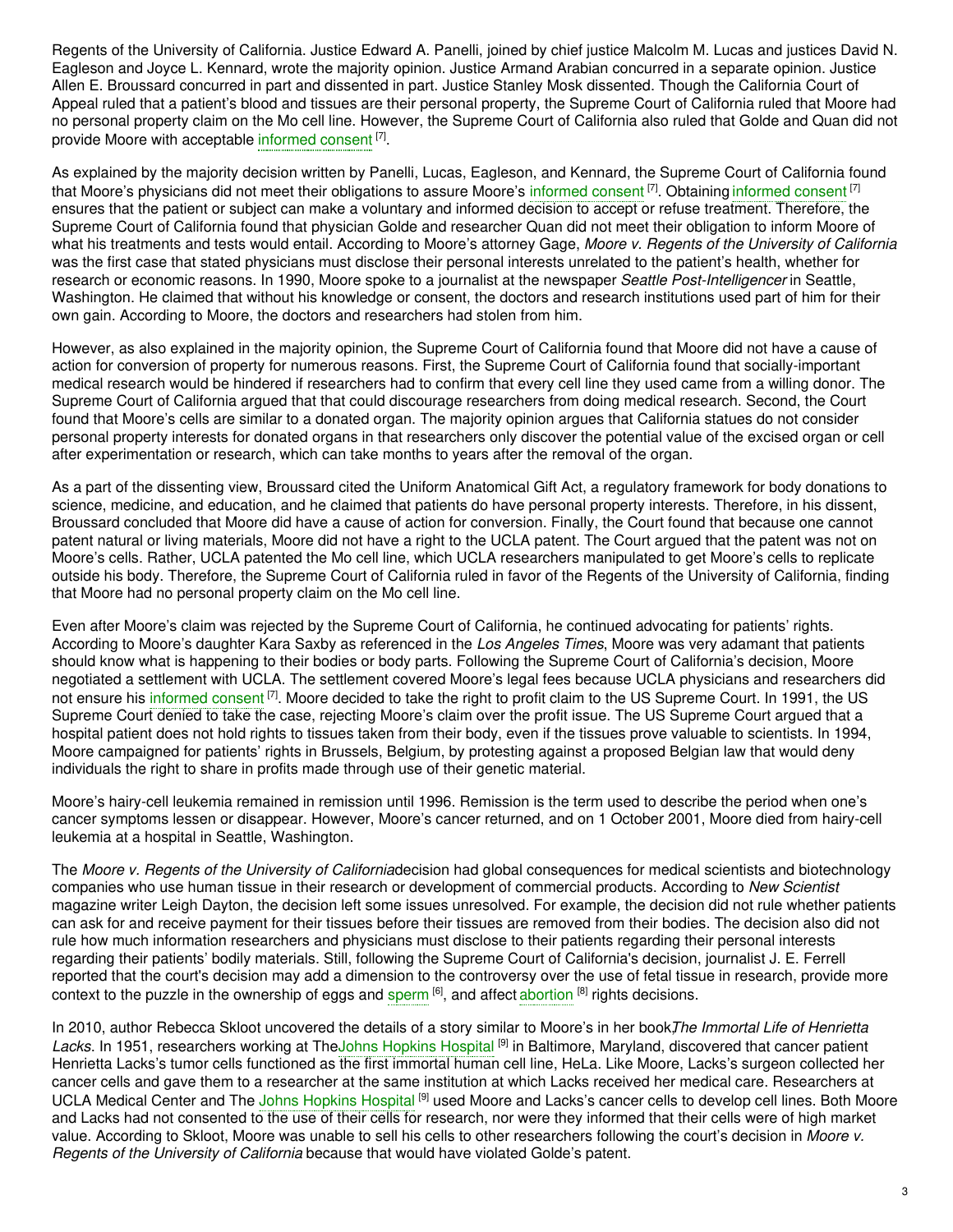*Moore v. Regents of the University of California*established a legal precedent that other states' courts consider when establishing their rulings. For example, in the Florida case *Greenberg v. Miami Children's Hospital Research Institute*in 2003, or Greenberg, researchers were studying a group of children who had Canavan disease, a developmental disorder causing progressive damage to brain cells. The researchers at Miami Children's Hospital Research Institute in Miami, Florida, patented the Canavan gene sequence based on those children's tissue samples. The United States District Court for the Southern District of Florida ruled in alignment with *Moore v. Regents of the University of California*that the parents of those children had no property claim to their children's tissue. In *Stone v. Regents of University of California*, physicians at the University of California, Irvine's fertility clinic, the Center for Reproductive Health, in Irvine, California, implanted human eggs and embryos into other patients without the donors' knowledge or consent. According to Judith D. Fischer, who was an associate professor of law at the University of Louisville in Louisville, Kentucky, the physicians' defense in that case relied heavily on *Moore v. Regents of the University of California*. However, the court ruled against the physicians at the fertility clinic.

*Moore v. Regents of the University of California*ruled that patients do not have a right to share in profits earned from their body parts. According to legal scholars Richard A. Epstein and Catherine Sharkey, following the decision, most United States courts have ruled against family members who have filed suit against research institutions and universities over the commercialization of their dead family members' body parts, as of 2016. The Supreme Court of California's decision in *Moore v. Regents of the University of California* establishes precedent that although researchers and physicians must ensure their [patients'informed](https://embryo.asu.edu/search?text=informed%20consent) consent <sup>[7]</sup>, they hold legal property-based claims to any bodily materials they remove from their patients' bodies.

# **Sources**

- 1. Blakeslee, Sandra. "Patient's Right to Tissue Is Limited."*The New York Times*, 1990. <https://www.nytimes.com/1990/07/10/science/patient-s-right-to-tissue-is-limited.html> <sup>[10]</sup> (Accessed January 10, 2020).
- 2. Culliton, Barbara J. "Patient Sues UCLA Over Patent on Cell Line."*Science* 225 (1984): 1458–9. <https://science.sciencemag.org/content/225/4669/1458.1><sup>[11]</sup> (Accessed January 10, 2020).
- 3. Dayton, Leigh. "Patient Denied Rights to Own Tissue."*New Scientist* 1726 (1990): 17–21. <https://www.newscientist.com/article/mg12717260-100-patient-denied-rights-to-own-tissue/> <sup>[12]</sup> (Accessed January 10, 2020).
- 4. Epstein, Richard A., and Catherine Sharkey. *Cases and Materials on Torts*. Aspen Casebook Series (11th ed.). New York: Wolters Kluwer, 2016. [https://www.google.com/books/edition/Cases\\_and\\_Materials\\_on\\_Torts/jtzfDgAAQBAJ?](https://www.google.com/books/edition/Cases_and_Materials_on_Torts/jtzfDgAAQBAJ?hl=en&gbpv=0) hl=en&gbpv=0<sup>[13]</sup> (Accessed January 10, 2020).
- 5. Ferrell, J. E. "Who Owns John Moore's Spleen?"*Chicago Tribune*, 1990. [https://www.chicagotribune.com/news/ct-xpm-](https://www.chicagotribune.com/news/ct-xpm-1990-02-18-9001140537-story.html)1990-02-18-9001140537-story.html [14] (Accessed January 10, 2020).
- 6. Fischer, Judith D. "Misappropriation of Human Eggs and Embryos and the Tort of Conversion: a Relational View."*Loyola of Los Angeles Law Review* 32 (1998): 381–430. [http://digitalcommons.lmu.edu/cgi/viewcontent.cgi?](http://digitalcommons.lmu.edu/cgi/viewcontent.cgi?article=2148&context=llr) article=2148&context=llr<sup>[15]</sup> (Accessed January 10, 2020).
- 7. Golde, David W., Shirley G. Quan, and Martin J. Cline. "Human T lymphocyte cell line producing colony-stimulating activity." *Blood* (1978): 1068–72. [https://ashpublications.org/blood/article/52/5/1068/161050/Human-T-lymphocyte-cell-line](https://ashpublications.org/blood/article/52/5/1068/161050/Human-T-lymphocyte-cell-line-producing-colony)producing-colony <sup>[16]</sup> (Accessed January 10, 2020).
- 8. Greenberg v. Miami Children's Hospital Research Institute, 264 F. Supp. 2d 1064 (S.D. Fla. 2003). <https://law.justia.com/cases/federal/district-courts/FSupp2/208/918/2563184/> [<sup>17]</sup> (Accessed January 10, 2020).
- 9. Johns Hopkins Medicine. "Honoring Henrietta: The Legacy of Henrietta Lacks."Johns Hopkins [University](https://embryo.asu.edu/search?text=Johns%20Hopkins%20University) <sup>[18]</sup>. <https://www.hopkinsmedicine.org/henriettalacks/index.html> [19] (Accessed January 10, 2020).
- 10. McLellan, Dennis. "John Moore, 56; Sued to Share Profits from His Cells."*Los Angeles Times*, 2001. <http://articles.latimes.com/2001/oct/13/local/me-56770><sup>[20]</sup> (Accessed January 10, 2020).
- 11. Michael v. First Chicago Corp., 139 Ill. App. 3d 374, 382, 487 N.E.2d 403, 409 (1985). https://scholar.google.com/scholar\_case? <u>[case=6697761716634235708&q=Michael+v.+First+Chicago+Corp.&hl=en&as\\_sdt=806](https://scholar.google.com/scholar_case?case=6697761716634235708&q=Michael+v.+First+Chicago+Corp.&hl=en&as_sdt=806)</u> <sup>[21]</sup> (Accessed January 10, 2020).
- 12. Moore v. Regents of University of California, 51 Cal. 3d 120, 793 P.2d 479, 271 Cal. Rptr. 146 (Cal. 1990). https://scholar.google.com/scholar\_case? [case=14543058709300681513&q=moore+v+regents+of+the+university+of+california&hl=en&as\\_sdt=806](https://scholar.google.com/scholar_case?case=14543058709300681513&q=moore+v+regents+of+the+university+of+california&hl=en&as_sdt=806) [22] (Accessed January 10, 2020).
- 13. Skloot, Rebecca. *The Immortal Life of Henrietta Lacks*. New York City: Crown Publishers, 2010.
- 14. Stone v. Regents of University of California, 92 Cal. Rptr. 2d 94, 77 Cal. App. 4th 736 (Ct. App. 1999). https://scholar.google.com/scholar\_case?

<u>[case=11480616473945290048&q=Stone+v.+Regents+of+University+of+California&hl=en&as\\_sdt=806](https://scholar.google.com/scholar_case?case=11480616473945290048&q=Stone+v.+Regents+of+University+of+California&hl=en&as_sdt=806)</u> <sup>[23]</sup> (Accessed January 10, 2020).

On 9 July 1990, in Moore v. Regents of the University of California, the Supreme Court of California ruled in a four-to-three decision that individuals do not have rights to a share in profits earned from research performed on their bodily materials. In its decision, the Supreme Court of California ruled that cancer patient John L. Moore did not have personal property rights to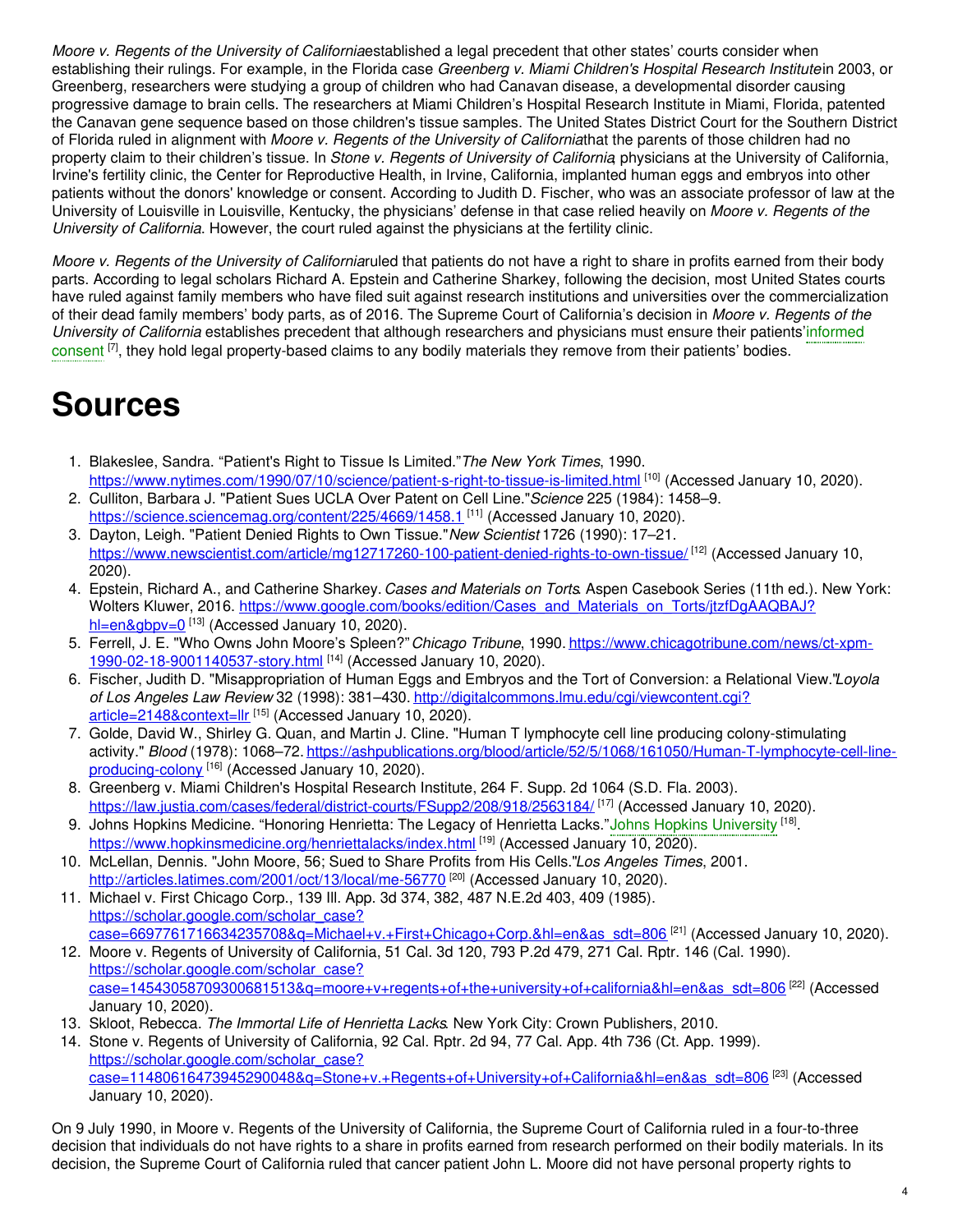samples or fluids that his physicians took from his body for research purposes. Moore created the precedent in California that although physicians are required to disclose their research interests to their patients, patients do not have property-related claims to any samples that their physicians take from their body. The Supreme Court of California's decision in Moore v. Regents of the University of California enabled physicians and researchers to retain legal ownership on samples taken from their patients' bodies so that they can conduct what the court describes as socially important medical research, such as work on reproductive cancers or developmental disorders.

### **Subject**

[Medicine--Law](https://embryo.asu.edu/library-congress-subject-headings/medicine-law-and-legislation) and legislation <sup>[24]</sup> Legal [medicine](https://embryo.asu.edu/library-congress-subject-headings/legal-medicine) <sup>[25]</sup> [Ownership](https://embryo.asu.edu/library-congress-subject-headings/ownership-property) of property <sup>[26]</sup> [Property,](https://embryo.asu.edu/library-congress-subject-headings/property-right) Right of <sup>[27]</sup> Right of property--Law and <u>legislation [28] Right of [property--United](https://embryo.asu.edu/library-congress-subject-headings/right-property-law-and-legislation) States--History [29] Right of property--United States[30] Cell [lines](https://embryo.asu.edu/library-congress-subject-headings/cell-lines) [31] [Science](https://embryo.asu.edu/library-congress-subject-headings/science-and-law) and law [32]</u> [Science--Law](https://embryo.asu.edu/library-congress-subject-headings/science-law-and-legislation) and legislation<sup>[33]</sup> [Tumor](https://embryo.asu.edu/medical-subject-headings/tumor-cell-line) Cell Line <sup>[34]</sup> Hairy Cell [Leukemia](https://embryo.asu.edu/medical-subject-headings/hairy-cell-leukemia) <sup>[35]</sup> [Differentiation](https://embryo.asu.edu/medical-subject-headings/differentiation-antigens-hairy-cell-leukemia) Antigens, Hairy Cell Leukemia <sup>[36]</sup> [HeLa](https://embryo.asu.edu/medical-subject-headings/hela-cells) Cells <sup>[37]</sup> Cell- and [Tissue-Based](https://embryo.asu.edu/medical-subject-headings/cell-and-tissue-based-therapy) Therapy <sup>[38]</sup>

#### **Topic**

[Legal](https://embryo.asu.edu/topics/legal) <sup>[39]</sup> [Ethics](https://embryo.asu.edu/topics/ethics) <sup>[40]</sup>

#### **Publisher**

Arizona State University. School of Life Sciences. Center for Biology and Society. Embryo Project Encyclopedia.

#### **Rights**

Copyright Arizona Board of Regents Licensed as Creative Commons Attribution-NonCommercial-Share Alike 3.0 Unported (CC BY-NC-SA 3.0) http://creativecommons.org/licenses/by-nc-sa/3.0/

#### **Format**

<u>[Articles](https://embryo.asu.edu/formats/articles)</u> <sup>[41]</sup>

#### **Last Modified**

Thursday, November 19, 2020 - 20:26

#### **DC Date Accessioned**

Thursday, November 19, 2020 - 20:20

#### **DC Date Available**

Thursday, November 19, 2020 - 20:20

## **DC Date Created**

2020-11-18

#### [Contact](https://embryo.asu.edu/contact) Us

© 2021 Arizona Board of Regents

The Embryo Project at Arizona State University, 1711 South Rural Road, Tempe Arizona 85287, United States

**Source URL:** https://embryo.asu.edu/pages/moore-v-regents-university-california-1990

#### **Links**

- [1] https://embryo.asu.edu/pages/moore-v-regents-university-california-1990
- [2] https://embryo.asu.edu/keywords/mo-cell-line
- [3] https://embryo.asu.edu/keywords/informed-consent
- [4] https://embryo.asu.edu/keywords/research-ethics
- [5] https://embryo.asu.edu/search?text=microscope
- [6] https://embryo.asu.edu/search?text=sperm
- [7] https://embryo.asu.edu/search?text=informed%20consent
- [8] https://embryo.asu.edu/search?text=abortion
- [9] https://embryo.asu.edu/search?text=Johns%20Hopkins%20Hospital
- [10] 
https://www.nytimes.com/1990/07/10/science/patient-s-right-to-tissue-is-limited.html

[11] https://science.sciencemag.org/content/225/4669/1458.1

- [12] 
https://www.newscientist.com/article/mg12717260-100-patient-denied-rights-to-own-tissue/
- [13] https://www.google.com/books/edition/Cases\_and\_Materials\_on\_Torts/jtzfDgAAQBAJ?hl=en&gbpv=0
- [14] 
https://www.chicagotribune.com/news/ct-xpm-1990-02-18-9001140537-story.html
- [15] http://digitalcommons.lmu.edu/cgi/viewcontent.cgi?article=2148&context=llr